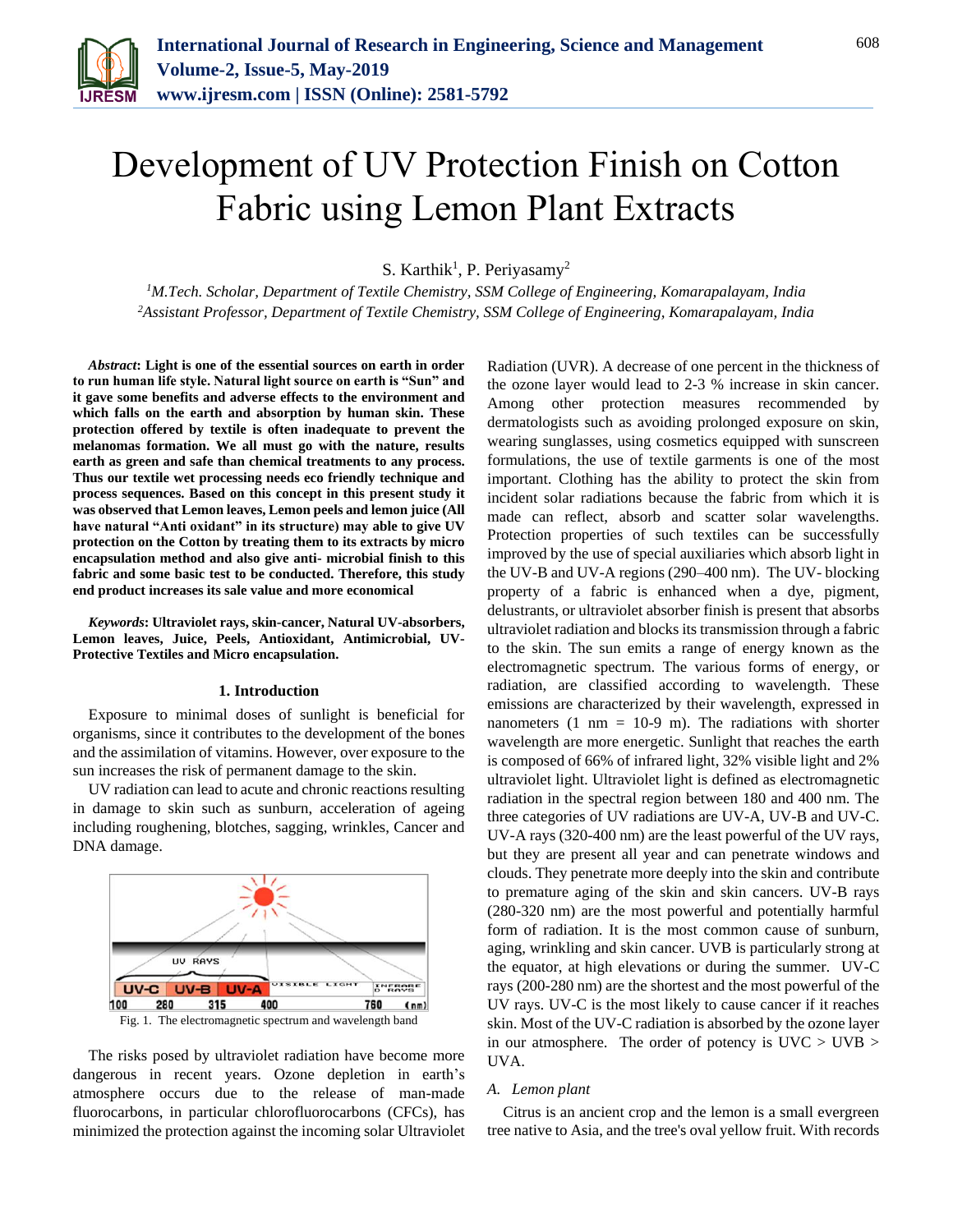

of human cultivation extending back to 2100 BC. It has more powerful Vitamin E, limonene, citral, citric acid alpha pinine, myrcene, 1,8 cinol for neutralizing free radicals. The lemons interact with protein, astringent and also have antioxidant activity. Citrus essential oils showed a broad spectrum of biological activities mainly antimicrobial, antioxidant and cytotoxic activities. The fruit juice is about 5% to 6% citric acid, which gives lemons a sour taste, and a pH of 2 to 3. It contains caffeine as well as triterpene saponins, carotenoids and nonprotein amino acids (theanine, 2-amino-6-ethylamidoadipinic acid). Lemon is also rich in vitamin C and contains smaller amounts of the B vitamins, particularly B1, B2, and niacin. Early studies of Citrus have a great mission, as they often revealed a rich harvest of biologically active principles including essential oil, flavonoids, coumarins and limonoids.

## **2. Materials and methodology**

# *A. Material*

*1) Cotton Fabric - Fabric parameters are listed below*

| Table 1           |               |                        |  |  |
|-------------------|---------------|------------------------|--|--|
| Fabric parameters |               |                        |  |  |
| S. No.            | Specification | Values                 |  |  |
|                   | Warp count    | $2/30$ <sup>s</sup> Ne |  |  |
| $\overline{c}$    | weft count    | $80s$ Ne               |  |  |
| 3                 | EPI           | 74                     |  |  |
|                   | PPI           | 50                     |  |  |
| 5                 | <b>GSM</b>    | 97.12 gms              |  |  |
| 6                 | Weave         | Plain                  |  |  |

Scoured and bleached plain weave cotton fabric was purchased from the ALC (P) Ltd salem. Distilled water is used throughout the study.

## *2) Herbs*

- 1. Botanical name : Citrus limon Osbeck
- 2. Family : Rutaceae
- 3. Parts used : Fruit juice, Peels and Leaves
- 4. Chemical composition: Vitamin C, Ascorbic acid, Citric acid and Quercetin etc.



*3) Chemicals*

- 1. Sodium alginate (Tween 20 as Cross linking agent)
- 2. Calcium chloride (polymerizing agent)
- 3. Citric acid (Binder)

# *B. Methodology*

#### *1) Extraction principles of herbs*

Lemon peel, Juice and Leaf were shadow dried and grounded in the form of a powder. Then about 20 grams of the powder

were taken and mixed with 250 ml of 80 % of ethanol. Extraction was done using aqueous extraction method using ethanol as an organic solvent. The dried ground samples were mixed together with the solvent in the ratio 1:1. The mixture was kept at room temperature under shaker for 24 hours. After 24 hours the ethanol was evaporated. The residue is filtered using filter paper no 2 and the extraction is collected.

## *2) Encapsulation by ionic gelation process*

Microcapsules containing extract were prepared by employing the sodium alginate. 3 % of sodium alginate was prepared separately. 30 ml of that extraction and 10 ml of Tween 20 were added to the polymer solution and mixed thoroughly to form smooth viscous dispersion solution. This was sprayed into Calcium chloride solution by means of a sprayer as droplet for 15 minutes. The microcapsules were obtained by decantation and repeated washing with iso propyl alcohol followed by dried at 45 °C for 12 hours. Then those microcapsules were used to finish the selected fabric.



Fig. 3. Lemon Leaf, Peel, Juice extract

#### *3) Exhaust method*

The fabric sample was finished with the above prepared 3 different microencapsulate according with the following recipe:

- 1. M: L Ratio 1:20
- 2. Capsules 70 gms
- 3. Citric acid (Binder) 8%
- 4. Time -30 mins
- 5. Temperature 50°C
- 6. pH 7.2 to 7.5

Then the finished fabric subjected to the hot and cold wash several times and dried using hot oven.

#### **3. Results and discussion**

*A. Result for UV report*

| Table 2                                       |                |                                  |                   |  |
|-----------------------------------------------|----------------|----------------------------------|-------------------|--|
| Ultra Violet Protection Factor of the samples |                |                                  |                   |  |
| S. No.                                        | Sample         | Ultra Violet Protection Factor # |                   |  |
|                                               |                | (AS/NZS 4399: 1966)              |                   |  |
|                                               |                | Mean UPF                         | <b>UPF</b> Rating |  |
|                                               | Juice treated  | 28.2                             | 25                |  |
|                                               | Peels treated  | 25.3                             | 22                |  |
|                                               | Leaves treated | 27.27                            |                   |  |

The above result shows that UV protection is very good for Lemon juice and Leaves followed by peels treated cotton fabric. But the true SPF of cotton is just 4 to5 only so this is not